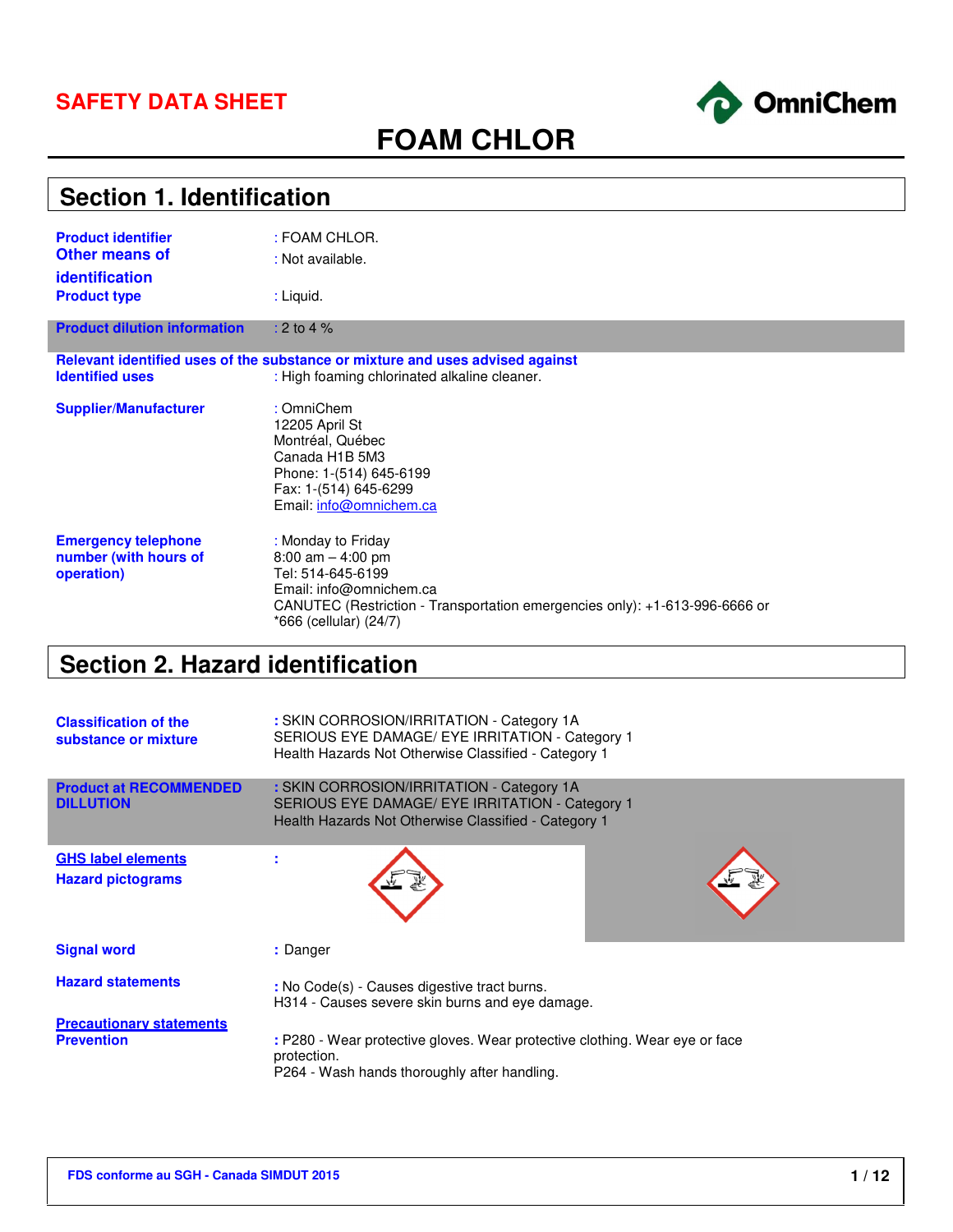# **Section 2. Hazard identification**

| <b>Response</b>                                     | : P304 + P340 + P310 - IF INHALED: Remove person to fresh air and keep comfortable for<br>breathing. Immediately call a POISON CENTER or physician. P301 + P310 + P330 + P331 - IF<br>SWALLOWED: Immediately call a POISON CENTER or physician. Rinse mouth. Do NOT induce<br>vomiting. P303 + P361 + P353 + P363 + P310 - IF ON SKIN (or hair): Take off immediately all<br>contaminated clothing. Rinse skin with water. Wash contaminated clothing before reuse.<br>Immediately call a POISON CENTER or physician. P305 + P351 + P338 + P310 - IF IN EYES:<br>Rinse cautiously with water for several minutes. Remove contact lenses, if present and easy to do.<br>Continue rinsing. Immediately call a POISON CENTER or physician. |
|-----------------------------------------------------|-----------------------------------------------------------------------------------------------------------------------------------------------------------------------------------------------------------------------------------------------------------------------------------------------------------------------------------------------------------------------------------------------------------------------------------------------------------------------------------------------------------------------------------------------------------------------------------------------------------------------------------------------------------------------------------------------------------------------------------------|
| <b>Storage</b>                                      | : Store in an appropriate location.                                                                                                                                                                                                                                                                                                                                                                                                                                                                                                                                                                                                                                                                                                     |
| <b>Disposal</b>                                     | : P501 - Dispose of contents and container in accordance with all local, regional,<br>national and international regulations.                                                                                                                                                                                                                                                                                                                                                                                                                                                                                                                                                                                                           |
| <b>Supplemental label</b>                           | : Do not taste or swallow. Wash thoroughly after handling.                                                                                                                                                                                                                                                                                                                                                                                                                                                                                                                                                                                                                                                                              |
| elements                                            |                                                                                                                                                                                                                                                                                                                                                                                                                                                                                                                                                                                                                                                                                                                                         |
| <b>Product at RECOMMENDED DILLUTION</b>             |                                                                                                                                                                                                                                                                                                                                                                                                                                                                                                                                                                                                                                                                                                                                         |
| <b>Déclaration on Security</b><br><b>Prevention</b> | : P280 - Wear protective gloves. Wear protective clothing. Wear eye or face<br>protection.<br>P264 - Wash hands thoroughly after handling.                                                                                                                                                                                                                                                                                                                                                                                                                                                                                                                                                                                              |
| <b>Response</b>                                     | : P304 + P340 + P310 - IF INHALED: Remove person to fresh air and keep comfortable for<br>breathing. Immediately call a POISON CENTER or physician. P301 + P310 + P330 + P331 - IF<br>SWALLOWED: Immediately call a POISON CENTER or physician. Rinse mouth. Do NOT induce<br>vomiting. P303 + P361 + P353 + P363 + P310 - IF ON SKIN (or hair): Take off immediately all<br>contaminated clothing. Rinse skin with water. Wash contaminated clothing before reuse.<br>Immediately call a POISON CENTER or physician. P305 + P351 + P338 + P310 - IF IN EYES:<br>Rinse cautiously with water for several minutes. Remove contact lenses, if present and easy to do.<br>Continue rinsing. Immediately call a POISON CENTER or physician. |
|                                                     |                                                                                                                                                                                                                                                                                                                                                                                                                                                                                                                                                                                                                                                                                                                                         |

# **Section 3. Composition/information on ingredients**

**: Mixture.** 

**:** Not available.

| Substance/mixture     |
|-----------------------|
| <b>Other means of</b> |
| identification        |

**Ingredient name % (w/w) CAS number** Amines, C10-16-alkyldimethyl, N-oxides Potassium hydroxide Sodium hydroxide Sodium hypochlorite  $1 - 5$  $1 - 5$  $1 - 5$  $1 - 5$ 70592-80-2 1310-58-3 1310-73-2 7681-52-9

**Product at RECOMMENDED DILLUTION**

**Declaration on security : No known significant effects or critical hazards.** 

**The exact percentage (concentration) in the composition has been withheld as a trade secret in accordance with the amended HPR as of April 2018.** 

**There are no additional ingredients present which, within the current knowledge of the supplier and in the concentrations applicable, are classified as hazardous to health or the environment and hence require reporting in this section.** 

**Occupational exposure limits, if available, are listed in Section 8.**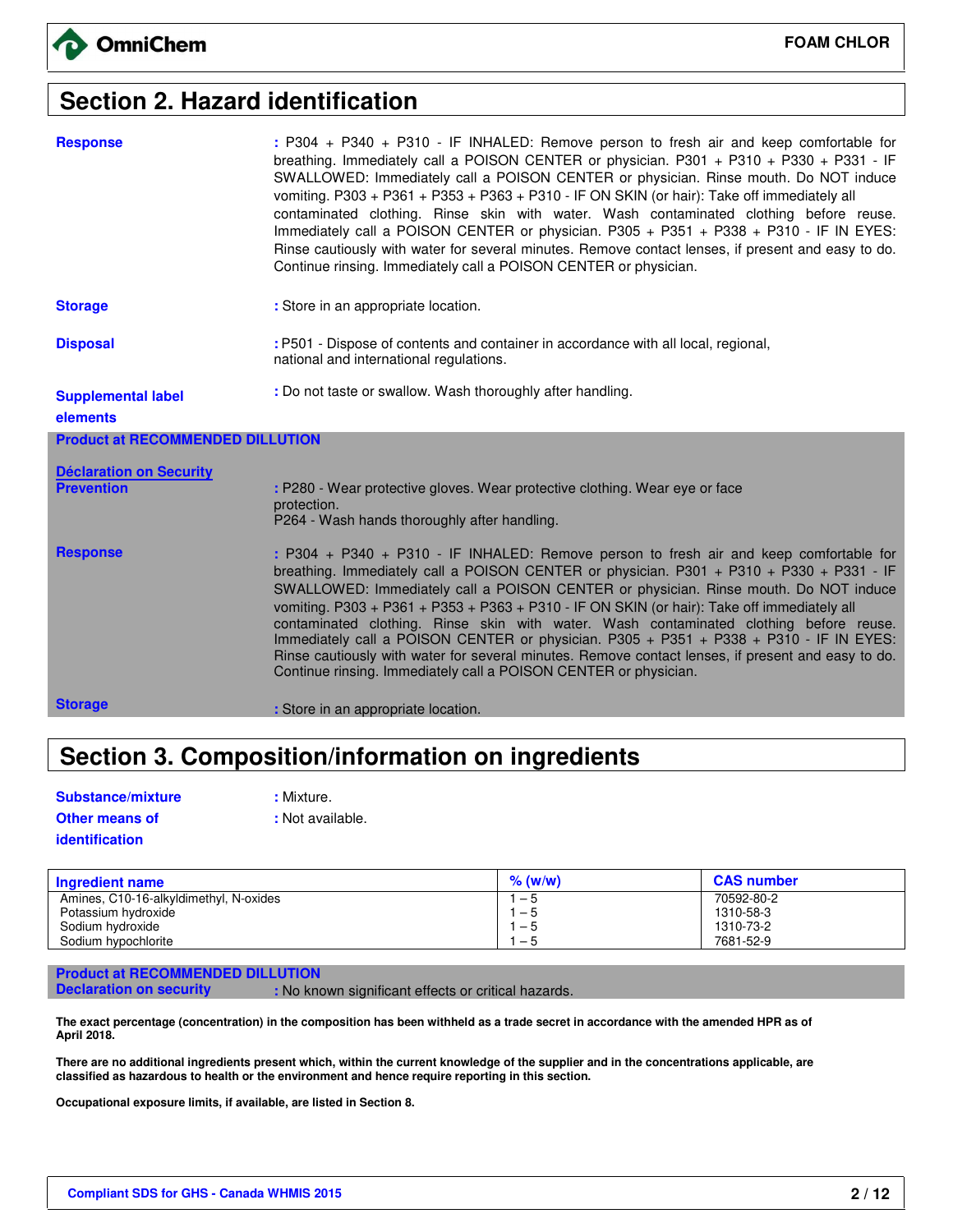

### **Section 4. First-aid measures**

### **Description of necessary first aid measures**

| <b>Description of necessary first aid measures</b> |                                                                                                                                                                                                                                                                                                                                                                                                                                                                                                                                                                                                                                                                                                                                 |
|----------------------------------------------------|---------------------------------------------------------------------------------------------------------------------------------------------------------------------------------------------------------------------------------------------------------------------------------------------------------------------------------------------------------------------------------------------------------------------------------------------------------------------------------------------------------------------------------------------------------------------------------------------------------------------------------------------------------------------------------------------------------------------------------|
| Eye contact                                        | : Get medical attention immediately. Call a poison center or physician. Immediately flush eyes with<br>plenty of water, occasionally lifting the upper and lower eyelids. Check for and remove any contact<br>lenses. Continue to rinse for at least 20 minutes. Chemical burns must be treated promptly by a<br>physician.                                                                                                                                                                                                                                                                                                                                                                                                     |
| <b>Inhalation</b>                                  | : Get medical attention immediately. Call a poison center or physician. Remove victim to fresh air and<br>keep at rest in a position comfortable for breathing. If it is suspected that fumes are still present, the<br>rescuer should wear an appropriate mask or self-contained breathing apparatus. If not breathing, if<br>breathing is irregular or if respiratory arrest occurs, provide artificial respiration or oxygen by trained<br>personnel. It may be dangerous to the person providing aid to give mouth-to-mouth resuscitation. If<br>unconscious, place in recovery position and get medical attention immediately. Maintain an open<br>airway. Loosen tight clothing such as a collar, tie, belt or waistband. |
| <b>Skin contact</b>                                | : Get medical attention immediately. Call a poison center or physician. Flush contaminated skin with<br>plenty of water. Wash contaminated clothing thoroughly with water before removing it, or wear gloves.<br>Continue to rinse for at least 20 minutes. Chemical burns must be treated promptly by a physician.<br>Wash clothing before reuse. Clean shoes thoroughly before reuse.                                                                                                                                                                                                                                                                                                                                         |
| <b>Ingestion</b>                                   | : Get medical attention immediately. Call a poison center or physician. Wash out mouth with water.                                                                                                                                                                                                                                                                                                                                                                                                                                                                                                                                                                                                                              |

Ingestion **in the Commun Commediately.** Call a poison center or physician. Wash out mouth with water.<br>Remove dentures if any. Remove victim to fresh air and keep at rest in a position comfortable for breathing. If material has been swallowed and the exposed person is conscious, give small quantities of water to drink. Stop if the exposed person feels sick as vomiting may be dangerous. Do not induce vomiting unless directed to do so by medical personnel. If vomiting occurs, the head should be kept low so that vomit does not enter the lungs. Chemical burns must be treated promptly by a physician. Never give anything by mouth to an unconscious person.

If unconscious, place in recovery position and get medical attention immediately. Maintain an open airway. Loosen tight clothing such as a collar, tie, belt or waistband.

### **Most important symptoms/effects, acute and delayed**

| <b>Potential acute health effects</b> |                                                                                                                                                                                                                                                                                                                                                                                                              |
|---------------------------------------|--------------------------------------------------------------------------------------------------------------------------------------------------------------------------------------------------------------------------------------------------------------------------------------------------------------------------------------------------------------------------------------------------------------|
| <b>Eve contact</b>                    | : Causes serious eve damage.                                                                                                                                                                                                                                                                                                                                                                                 |
| <b>Inhalation</b>                     | : No known significant effects or critical hazards.                                                                                                                                                                                                                                                                                                                                                          |
| <b>Skin contact</b>                   | : Causes severe burns.                                                                                                                                                                                                                                                                                                                                                                                       |
| <b>Ingestion</b>                      | : Corrosive to the digestive tract. Causes burns.                                                                                                                                                                                                                                                                                                                                                            |
| <b>Over-exposure signs/symptoms</b>   |                                                                                                                                                                                                                                                                                                                                                                                                              |
| Eye contact                           | : Adverse symptoms may include the following:<br>Pain                                                                                                                                                                                                                                                                                                                                                        |
| <b>Inhalation</b>                     | Watering<br>Redness<br>: No known significant effects or critical hazards.                                                                                                                                                                                                                                                                                                                                   |
| <b>Skin contact</b>                   | : Adverse symptoms may include the following:                                                                                                                                                                                                                                                                                                                                                                |
|                                       | Pain or irritation                                                                                                                                                                                                                                                                                                                                                                                           |
| <b>Ingestion</b>                      | Redness<br>Blistering may occur<br>: Adverse symptoms may include the following: stomach pains                                                                                                                                                                                                                                                                                                               |
|                                       | Indication of immediate medical attention and special treatment needed, if necessary                                                                                                                                                                                                                                                                                                                         |
| <b>Notes to physician</b>             | : Treat symptomatically. Contact poison treatment specialist immediately if large                                                                                                                                                                                                                                                                                                                            |
| <b>Specific treatments</b>            | quantities have been ingested or inhaled.<br>: No specific treatment.                                                                                                                                                                                                                                                                                                                                        |
| <b>Protection of first-aiders</b>     | : No action shall be taken involving any personal risk or without suitable training. If it is suspected<br>that fumes are still present, the rescuer should wear an appropriate mask or self-contained<br>breathing apparatus. It may be dangerous to the person providing aid to give mouth-to-mouth<br>resuscitation. Wash contaminated clothing thoroughly with water before removing it, or wear gloves. |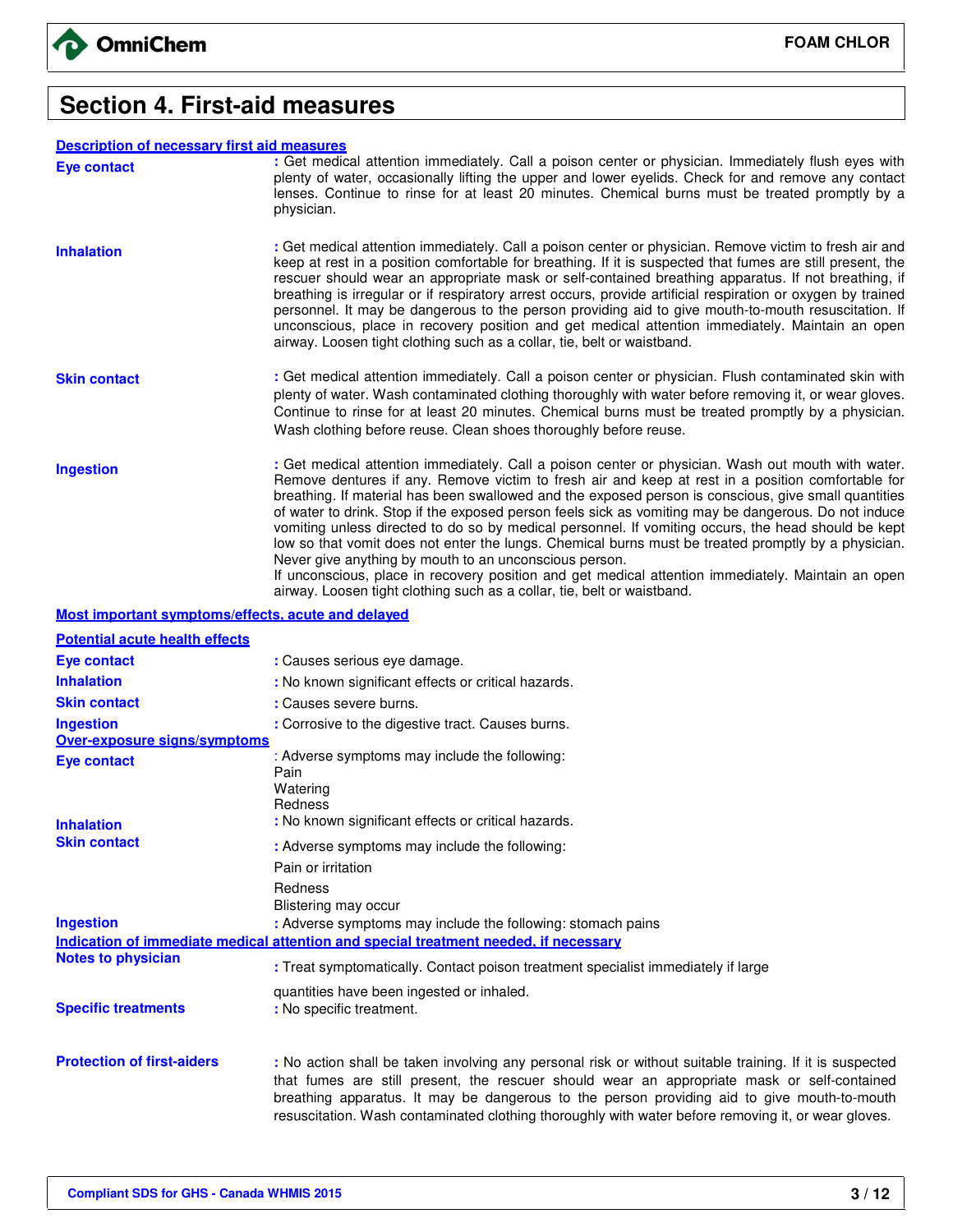# **Section 4. First-aid measures**

| <b>Product at RECOMMENDED DILLUTION</b> |                                                                                                                                                                                                                                                                                                                                                                                                                                                                                                                                                                                                                                                                                                                                                                                                                                                                                  |
|-----------------------------------------|----------------------------------------------------------------------------------------------------------------------------------------------------------------------------------------------------------------------------------------------------------------------------------------------------------------------------------------------------------------------------------------------------------------------------------------------------------------------------------------------------------------------------------------------------------------------------------------------------------------------------------------------------------------------------------------------------------------------------------------------------------------------------------------------------------------------------------------------------------------------------------|
| <b>Eye contact</b>                      | : Get medical attention immediately. Call a poison center or physician. Immediately flush eyes with<br>plenty of water, occasionally lifting the upper and lower eyelids. Check for and remove any contact<br>lenses. Continue to rinse for at least 20 minutes. Chemical burns must be treated promptly by a<br>physician.                                                                                                                                                                                                                                                                                                                                                                                                                                                                                                                                                      |
| <b>Inhalation</b>                       | : Get medical attention immediately. Call a poison center or physician. Remove victim to fresh air<br>and keep at rest in a position comfortable for breathing. If it is suspected that fumes are still present,<br>the rescuer should wear an appropriate mask or self-contained breathing apparatus. If not breathing,<br>if breathing is irregular or if respiratory arrest occurs, provide artificial respiration or oxygen by<br>trained personnel. It may be dangerous to the person providing aid to give mouth-to-mouth<br>resuscitation. If unconscious, place in recovery position and get medical attention immediately.<br>Maintain an open airway. Loosen tight clothing such as a collar, tie, belt or waistband.                                                                                                                                                  |
| <b>Skin contact</b>                     | : Get medical attention immediately. Call a poison center or physician. Flush contaminated skin with<br>plenty of water. Wash contaminated clothing thoroughly with water before removing it, or wear gloves.<br>Continue to rinse for at least 20 minutes. Chemical burns must be treated promptly by a physician.<br>Wash clothing before reuse. Clean shoes thoroughly before reuse.                                                                                                                                                                                                                                                                                                                                                                                                                                                                                          |
| <b>Ingestion</b>                        | : Get medical attention immediately. Call a poison center or physician. Wash out mouth with water.<br>Remove dentures if any. Remove victim to fresh air and keep at rest in a position comfortable for<br>breathing. If material has been swallowed and the exposed person is conscious, give small quantities<br>of water to drink. Stop if the exposed person feels sick as vomiting may be dangerous. Do not induce<br>vomiting unless directed to do so by medical personnel. If vomiting occurs, the head should be kept<br>low so that vomit does not enter the lungs. Chemical burns must be treated promptly by a physician.<br>Never give anything by mouth to an unconscious person.<br>If unconscious, place in recovery position and get medical attention immediately. Maintain an open<br>airway. Loosen tight clothing such as a collar, tie, belt or waistband. |

See toxicological information (Section 11)

# **Section 5. Fire-fighting measures**

| <b>Extinguishing media</b>                               |                                                                                                                                                                                                            |
|----------------------------------------------------------|------------------------------------------------------------------------------------------------------------------------------------------------------------------------------------------------------------|
| <b>Suitable extinguishing</b>                            | : Use an extinguishing agent suitable for the surrounding fire.                                                                                                                                            |
| media                                                    |                                                                                                                                                                                                            |
| <b>Unsuitable extinguishing</b>                          | : None known.                                                                                                                                                                                              |
| media                                                    |                                                                                                                                                                                                            |
| <b>Specific hazards arising</b><br>from the chemical     | : This material is harmful to aquatic life with long lasting effects. Fire water contaminated with this<br>material must be contained and prevented from being discharged to any waterway, sewer or drain. |
| <b>Hazardous thermal</b><br>decomposition products       | : Decomposition products may include the following materials:<br>Halogenated compounds<br>Metal oxide/oxides                                                                                               |
| <b>Special protective actions</b><br>for fire-fighters   | : Promptly isolate the scene by removing all persons from the vicinity of the incident if<br>there is a fire. No action shall be taken involving any personal risk or without suitable training.           |
| <b>Special protective</b><br>equipment for fire-fighters | : Fire-fighters should wear appropriate protective equipment and self-contained breathing apparatus<br>(SCBA) with a full face-piece operated in positive pressure mode.                                   |

### **Section 6. Accidental release measures**

### **Personal precautions, protective equipment and emergency procedures**

| For non-emergency<br>personnel  | : No action shall be taken involving any personal risk or without suitable training. Evacuate<br>surrounding areas. Keep unnecessary and unprotected personnel from entering. Do not touch or<br>walk through spilled material. Do not breathe vapor or mist. Provide adequate ventilation. Wear<br>appropriate respirator when ventilation is inadequate. Put on appropriate personal protective<br>equipment. |
|---------------------------------|-----------------------------------------------------------------------------------------------------------------------------------------------------------------------------------------------------------------------------------------------------------------------------------------------------------------------------------------------------------------------------------------------------------------|
| <b>For emergency responders</b> | : If specialized clothing is required to deal with the spillage, take note of any information in<br>Section 8 on suitable and unsuitable materials. See also the<br>information in "For non-emergency personnel".                                                                                                                                                                                               |
|                                 |                                                                                                                                                                                                                                                                                                                                                                                                                 |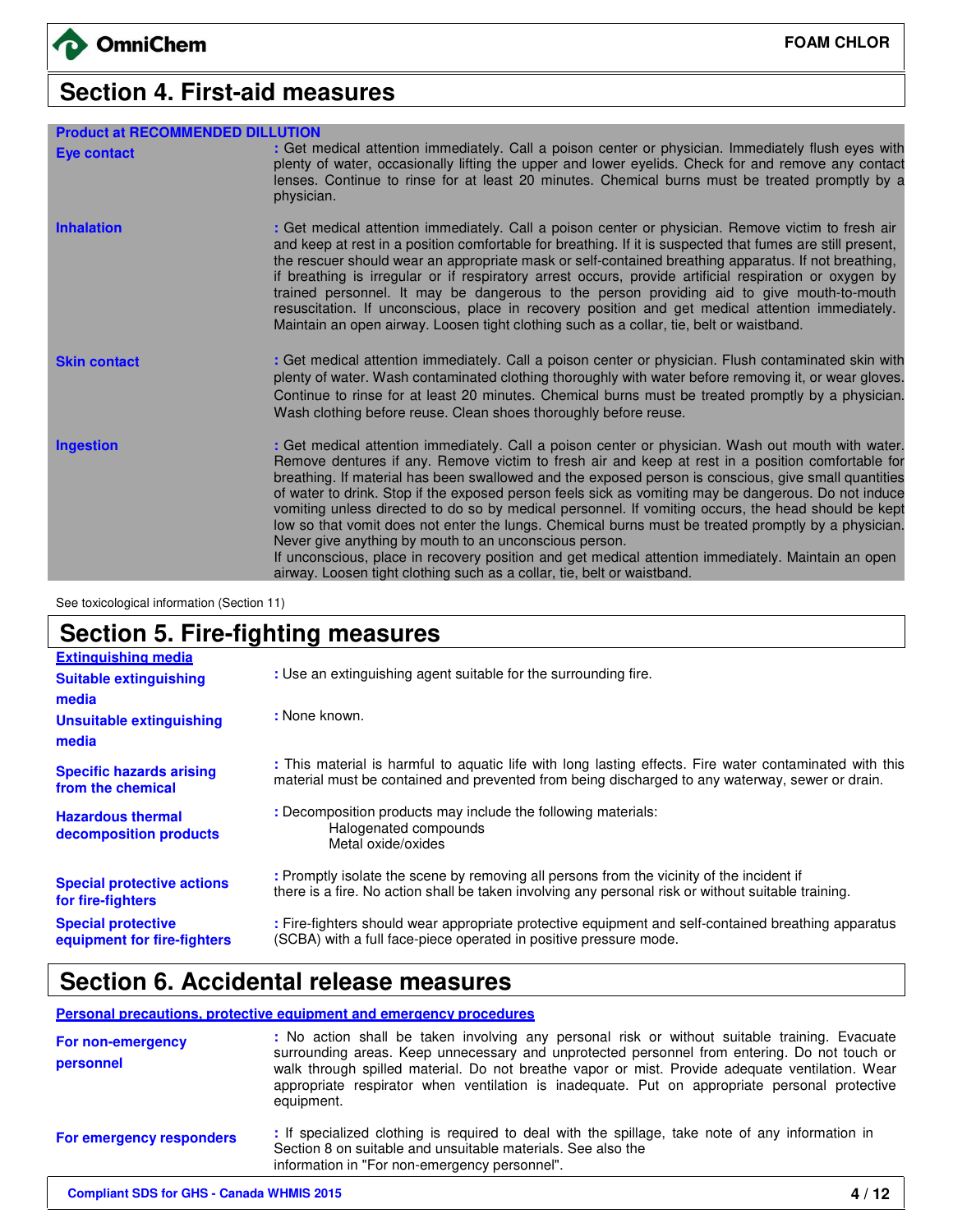### **Section 6. Accidental release measures**

| <b>Environmental precautions</b> |                                   |  |  |  | : Avoid dispersal of spilled material and runoff and contact with soil, waterways, drains and |  |
|----------------------------------|-----------------------------------|--|--|--|-----------------------------------------------------------------------------------------------|--|
|                                  | (sewers, waterways, soil or air). |  |  |  | sewers. Inform the relevant authorities if the product has caused environmental pollution     |  |

#### **Methods and materials for containment and cleaning up**

- **Small spill Stop leak if without risk.** Move containers from spill area. Dilute with water and mop up if watersoluble. Alternatively, or if water-insoluble, absorb with an inert dry material and place in an appropriate waste disposal container. Dispose of via a licensed waste disposal contractor.
- Large spill **Large spill interest and the Stop leak** if without risk. Move containers from spill area. Approach release from upwind. Prevent entry into sewers, water courses, basements or confined areas. Wash spillages into an effluent treatment plant or proceed as follows. Contain and collect spillage with noncombustible, absorbent material e.g. sand, earth, vermiculite or diatomaceous earth and place in container for disposal according to local regulations (see Section 13). Dispose of via a licensed waste disposal contractor. Contaminated absorbent material may pose the same hazard as the spilled product. Note: see Section 1 for emergency contact information and Section13 for waste disposal.

| <b>Product at RECOMMENDED DILLUTION</b>               |                                                                                                                                                                                                                                                                                                                                                                                                                                                                                                                                                                                 |  |  |  |  |  |  |
|-------------------------------------------------------|---------------------------------------------------------------------------------------------------------------------------------------------------------------------------------------------------------------------------------------------------------------------------------------------------------------------------------------------------------------------------------------------------------------------------------------------------------------------------------------------------------------------------------------------------------------------------------|--|--|--|--|--|--|
| <b>For non-emergency</b>                              | : No action shall be taken involving any personal risk or without suitable training. Evacuate                                                                                                                                                                                                                                                                                                                                                                                                                                                                                   |  |  |  |  |  |  |
| personnel                                             | surrounding areas. Keep unnecessary and unprotected personnel from entering. Do not touch or<br>walk through spilled material. Do not breathe vapor or mist. Provide adequate ventilation. Wear<br>appropriate respirator when ventilation is inadequate. Put on appropriate personal protective<br>equipment.                                                                                                                                                                                                                                                                  |  |  |  |  |  |  |
| For emergency responders                              | : If specialized clothing is required to deal with the spillage, take note of any information in<br>Section 8 on suitable and unsuitable materials. See also the<br>information in "For non-emergency personnel".                                                                                                                                                                                                                                                                                                                                                               |  |  |  |  |  |  |
| <b>Environmental precautions</b>                      | : Avoid dispersal of spilled material and runoff and contact with soil, waterways, drains and<br>sewers. Inform the relevant authorities if the product has caused environmental pollution<br>(sewers, waterways, soil or air).                                                                                                                                                                                                                                                                                                                                                 |  |  |  |  |  |  |
| Methods and materials for containment and cleaning up |                                                                                                                                                                                                                                                                                                                                                                                                                                                                                                                                                                                 |  |  |  |  |  |  |
| <b>Spill</b>                                          | : Stop leak if without risk. Move containers from spill area. Approach release from upwind.<br>Prevent entry into sewers, water courses, basements or confined areas. Wash spillages into an<br>effluent treatment plant or proceed as follows. Contain and collect spillage with non-<br>combustible, absorbent material e.g. sand, earth, vermiculite or diatomaceous earth and place<br>in container for disposal according to local regulations (see Section 13). Dispose of via a<br>licensed waste disposal contractor. Contaminated absorbent material may pose the same |  |  |  |  |  |  |

hazard as the spilled product. Note: see Section 1 for emergency contact information and

### **Section 7. Handling and storage**

Section13 for waste disposal.

| <b>Precautions for safe handling</b>                                      |                                                                                                                                                                                                                                                                                                                                                                                                                                                                                                                                                                                                                                           |
|---------------------------------------------------------------------------|-------------------------------------------------------------------------------------------------------------------------------------------------------------------------------------------------------------------------------------------------------------------------------------------------------------------------------------------------------------------------------------------------------------------------------------------------------------------------------------------------------------------------------------------------------------------------------------------------------------------------------------------|
| <b>Protective measures</b>                                                | : Put on appropriate personal protective equipment (see Section 8). Do not get in eyes or on skin or<br>clothing. Do not breathe vapor or mist. Do not ingest. If during normal use the material presents a<br>respiratory hazard, use only with adequate ventilation or wear appropriate respirator. Keep in the<br>original container or an approved alternative made from a compatible material, kept tightly closed<br>when not in use. Keep away from acids. Empty containers retain product residue and can be<br>hazardous. Do not reuse container.                                                                                |
| <b>Advice on general</b><br>occupational hygiene                          | : Eating, drinking and smoking should be prohibited in areas where this material is handled, stored<br>and processed. Workers should wash hands and face before eating, drinking and smoking. See also<br>Section 8 for additional information on hygiene measures.                                                                                                                                                                                                                                                                                                                                                                       |
| <b>Conditions for safe storage,</b><br>including any<br>incompatibilities | : Store in accordance with local regulations. Store in original container protected from direct<br>sunlight in a dry, cool and well-ventilated area, away from incompatible materials (see Section<br>10) and food and drink. Store in an appropriate location. Separate from acids. Keep container<br>tightly closed and sealed until ready for use. Containers that have been opened must be carefully<br>resealed and kept upright to prevent leakage. Do not store in unlabeled containers. Use<br>appropriate containment to avoid environmental contamination. See Section 10 for incompatible<br>materials before handling or use. |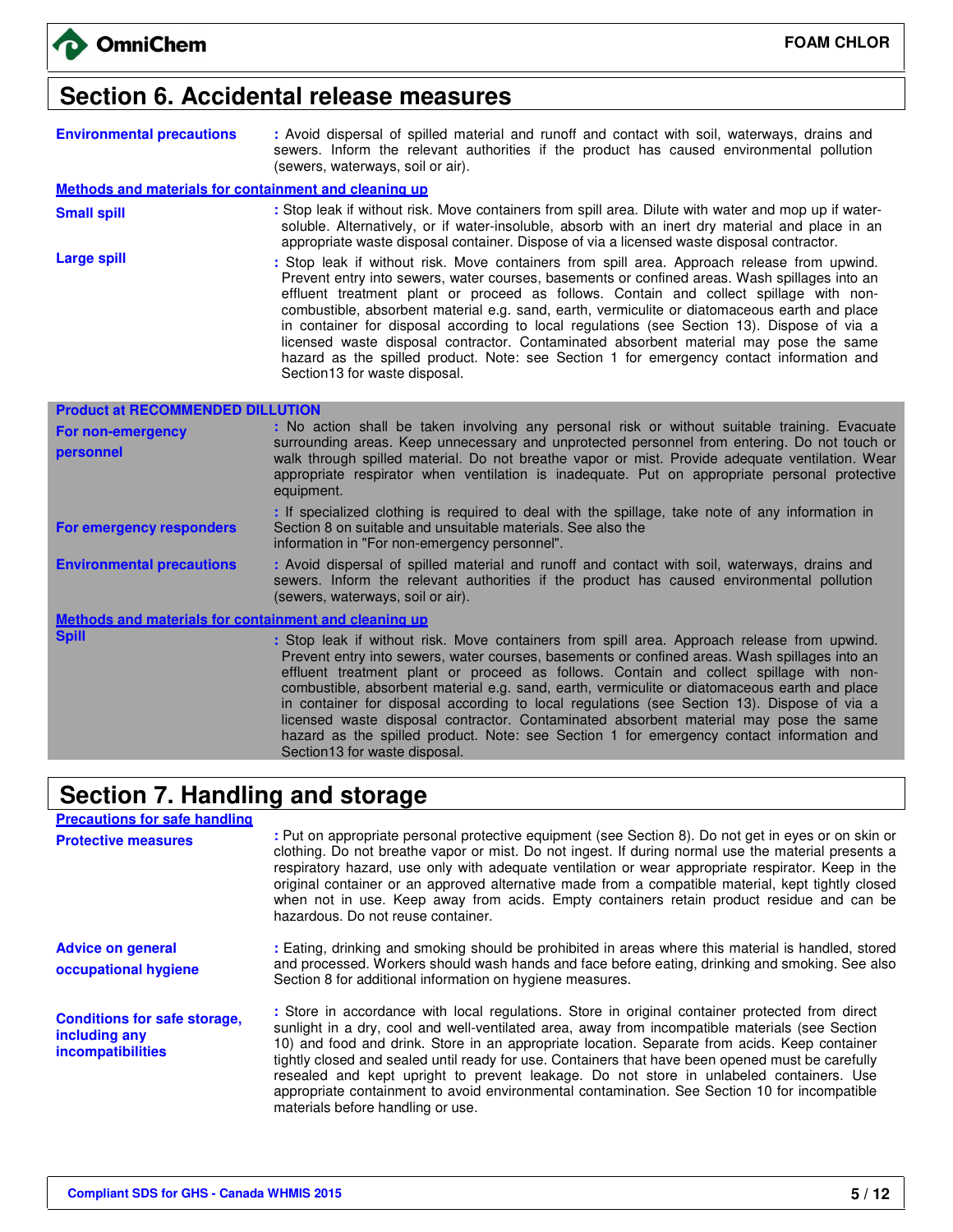

# **Section 7. Handling and storage**

| <b>Product at RECOMMENDED</b>                                                    |                                                                                                                                                                                                                                                                                                                                                                                                                                                                                                                                                                                                                                           |
|----------------------------------------------------------------------------------|-------------------------------------------------------------------------------------------------------------------------------------------------------------------------------------------------------------------------------------------------------------------------------------------------------------------------------------------------------------------------------------------------------------------------------------------------------------------------------------------------------------------------------------------------------------------------------------------------------------------------------------------|
| <b>Precautions for safe handling</b>                                             | : Put on appropriate personal protective equipment (see Section 8). Do not get in eyes or on skin or<br>clothing. Do not breathe vapor or mist. Do not ingest. If during normal use the material presents a<br>respiratory hazard, use only with adequate ventilation or wear appropriate respirator. Keep in the<br>original container or an approved alternative made from a compatible material, kept tightly closed<br>when not in use. Keep away from acids. Empty containers retain product residue and can be<br>hazardous. Do not reuse container.                                                                                |
| <b>Conditions for safe storage,</b><br>including any<br><i>incompatibilities</i> | : Store in accordance with local regulations. Store in original container protected from direct sunlight<br>in a dry, cool and well-ventilated area, away from incompatible materials (see Section 10) and food<br>and drink. Store in an appropriate location. Separate from acids. Keep container tightly closed and<br>sealed until ready for use. Containers that have been opened must be carefully resealed and kept<br>upright to prevent leakage. Do not store in unlabeled containers. Use appropriate containment to<br>avoid environmental contamination. See Section 10 for incompatible materials before handling or<br>use. |

### **Section 8. Exposure controls/personal protection**

### **Control parameters**

### **Occupational exposure limits**

| <b>Ingredient name</b> | <b>Exposure limits</b>                           |
|------------------------|--------------------------------------------------|
| Potassium hydroxide    | CA Alberta Provincial (Canada, 4/2009).          |
|                        | C: $2 \text{ mg/m}^3$                            |
|                        | CA British Columbia Provincial (Canada, 6/2017). |
|                        | $C: 2$ mg/m <sup>3</sup>                         |
|                        | CA Ontario Provincial (Canada, 1/2018).          |
|                        | $C: 2$ mg/m <sup>3</sup>                         |
|                        | CA Quebec Provincial (Canada, 1/2014).           |
|                        | STEV: 2 mg/m <sup>3</sup> 15 minutes.            |
|                        | CA Saskatchewan Provincial (Canada, 7/2013).     |
|                        | CEIL: $2 \text{ mq/m}^3$                         |
| Sodium hydroxide       | CA Alberta Provincial (Canada, 4/2009).          |
|                        | CEIL: $2 \text{ mq/m}^3$                         |
|                        | CA British Columbia Provincial (Canada, 6/2017). |
|                        | CEIL: $2 \text{ mq/m}^3$                         |
|                        | CA Ontario Provincial (Canada, 1/2018).          |
|                        | CEIL: $2 \text{ mq/m}^3$                         |
|                        | CA Quebec Provincial (Canada, 1/2014).           |
|                        | STEV: 2 mg/m <sup>3</sup> 15 minutes.            |
|                        | CA Saskatchewan Provincial (Canada, 7/2013).     |
|                        | CEIL: $2 \text{ mq/m}^3$                         |
| Sodium Hypochlorite    | AIHA WEEL (United States, 10/2011).              |
|                        | STEL: 2 mg/m <sup>3</sup> 15 minutes.            |

#### **Appropriate engineering controls**

**:** If user operations generate dust, fumes, gas, vapor or mist, use process enclosures, local exhaust ventilation or other engineering controls to keep worker exposure to airborne contaminants below any recommended or statutory limits.

| Individual protection measures |                                                                                                                                                                                                                                                                                                                                                                                                                                                                                                                                                                                                                                            |
|--------------------------------|--------------------------------------------------------------------------------------------------------------------------------------------------------------------------------------------------------------------------------------------------------------------------------------------------------------------------------------------------------------------------------------------------------------------------------------------------------------------------------------------------------------------------------------------------------------------------------------------------------------------------------------------|
| <b>Hygiene measures</b>        | : Wash hands, forearms and face thoroughly after handling chemical products, before eating,<br>smoking and using the lavatory and at the end of the working period. Appropriate techniques should<br>be used to remove potentially contaminated clothing. Wash contaminated clothing before reusing.<br>Ensure that eyewash stations and safety showers are close to the workstation location.                                                                                                                                                                                                                                             |
| <b>Eye/face protection</b>     | : Safety eyewear complying with an approved standard should be used when a risk assessment<br>indicates this is necessary to avoid exposure to liquid splashes, mists, gases or dusts. If contact is<br>possible, the following protection should be worn, unless the assessment indicates a higher degree of<br>protection: chemical splash goggles and/or face shield. If inhalation hazards exist, a full-face<br>respirator may be required instead.                                                                                                                                                                                   |
| <b>Skin protection</b>         |                                                                                                                                                                                                                                                                                                                                                                                                                                                                                                                                                                                                                                            |
| <b>Hand protection</b>         | : Wear rubber gloves. Chemical-resistant, impervious gloves complying with an approved standard<br>should be worn at all times when handling chemical products if a risk assessment indicates this is<br>necessary. Considering the parameters specified by the glove manufacturer, check during use that<br>the gloves are still retaining their protective properties. It should be noted that the time to<br>breakthrough for any glove material may be different for different glove manufacturers. In the case of<br>mixtures, consisting of several substances, the protection time of the gloves cannot be accurately<br>estimated. |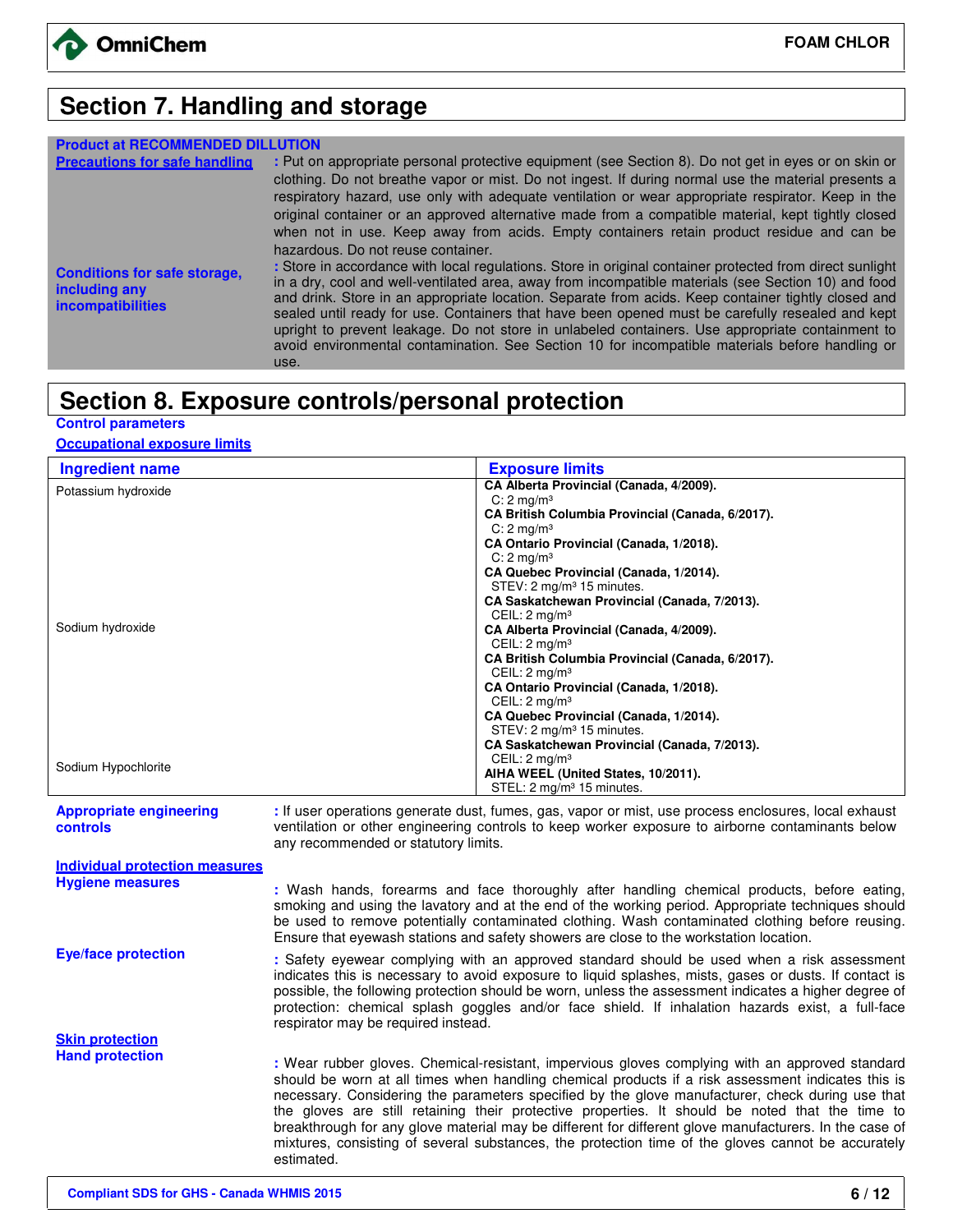| Section 8. Exposure controls/personal protection |                                                                                                                                                                                                                                                                                                                                                                                                                                                          |  |  |
|--------------------------------------------------|----------------------------------------------------------------------------------------------------------------------------------------------------------------------------------------------------------------------------------------------------------------------------------------------------------------------------------------------------------------------------------------------------------------------------------------------------------|--|--|
| <b>Body protection</b>                           | : Personal protective equipment for the body should be selected based on the task being performed<br>and the risks involved.                                                                                                                                                                                                                                                                                                                             |  |  |
| <b>Other skin protection</b>                     | : Appropriate footwear and any additional skin protection measures should be selected based on the<br>task being performed and the risks involved.                                                                                                                                                                                                                                                                                                       |  |  |
| <b>Respiratory protection</b>                    | : Based on the hazard and potential for exposure, select a respirator that meets the appropriate<br>standard or certification. Respirators must be used according to a respiratory protection program to<br>ensure proper fitting, training, and other important aspects of use.                                                                                                                                                                         |  |  |
| <b>Product at RECOMMENDED DILLUTION</b>          |                                                                                                                                                                                                                                                                                                                                                                                                                                                          |  |  |
| <b>Appropriate engineering</b><br>controls       | : If user operations generate dust, fumes, gas, vapor or mist, use process enclosures, local<br>exhaust ventilation or other engineering controls to keep worker exposure to airborne<br>contaminants below any recommended or statutory limits.                                                                                                                                                                                                         |  |  |
| <b>Individual protection measures</b>            |                                                                                                                                                                                                                                                                                                                                                                                                                                                          |  |  |
| <b>Eye/face protection</b>                       | : Safety eyewear complying with an approved standard should be used when a risk assessment<br>indicates this is necessary to avoid exposure to liquid splashes, mists, gases or dusts. If contact is<br>possible, the following protection should be worn, unless the assessment indicates a higher degree<br>of protection: chemical splash goggles and/or face shield. If inhalation hazards exist, a full-face<br>respirator may be required instead. |  |  |
| skin protection                                  | : Appropriate footwear and any additional skin protection measures should be selected based on the<br>task being performed and the risks involved.                                                                                                                                                                                                                                                                                                       |  |  |
| <b>Hand protection</b>                           | : When handling chemicals, wear chemical-resistant, impervious gloves that conform to an approved<br>standard at all times if a risk assessment indicates this is necessary.                                                                                                                                                                                                                                                                             |  |  |
| <b>Respiratory protection</b>                    | : Based on the hazard and potential for exposure, select a respirator that meets the appropriate<br>standard or certification. Respirators must be used according to a respiratory protection program to<br>ensure proper fitting, training, and other important aspects of use.                                                                                                                                                                         |  |  |

# **Section 9. Physical and chemical properties**

|                                  | <b>Product at initial concentration</b> | <b>Product at RECOMMENDED DILLUTION</b> |
|----------------------------------|-----------------------------------------|-----------------------------------------|
| <b>Appearance</b>                |                                         |                                         |
| <b>Physical state</b>            | : Liquid.                               | : Liquid. [Clear.]                      |
| <b>Color</b>                     | : Clear. Yellowish.                     | : Not available.                        |
| <b>Odor</b>                      | : Slight chlorine.                      | : Not available.                        |
| <b>Odor threshold</b>            | : Not available.                        | : Not available.                        |
| рH                               | : 11.8 [Conc. (% w/w): $1\%$ ]          | $: 10 - 11$                             |
| <b>Melting point</b>             | : Not available.                        |                                         |
| <b>Boiling point</b>             | : Not available.                        |                                         |
| <b>Flash point</b>               | : Not available.                        |                                         |
| <b>Evaporation rate</b>          | : Not available.                        |                                         |
| <b>Flammability (solid, gas)</b> | : Not available.                        |                                         |
| Lower and upper explosive        | : Not available.                        |                                         |
| (flammable) limits               |                                         |                                         |
| <b>Vapor pressure</b>            | : Not available.                        |                                         |
| <b>Vapor density</b>             | : Not available.                        |                                         |
| <b>Relative density</b>          | : 1.12                                  |                                         |
| <b>Solubility</b>                | : Miscible in water.                    |                                         |
| <b>Partition coefficient: n-</b> | : Not available.                        |                                         |
| octanol/water                    |                                         |                                         |
| <b>Auto-ignition temperature</b> | : Not available.                        |                                         |
| <b>Decomposition temperature</b> | : Not available.                        |                                         |
| <b>Viscosity</b>                 | : Not available.                        |                                         |

# **Section 10. Stability and reactivity**

| <b>Reactivity</b>                            | : No specific test data related to reactivity available for this product or its ingredients.             |  |  |
|----------------------------------------------|----------------------------------------------------------------------------------------------------------|--|--|
| <b>Chemical stability</b>                    | : The product is stable.                                                                                 |  |  |
| <b>Possibility of hazardous</b><br>reactions | : Do not mix with acids; release of toxic chlorine vapors.                                               |  |  |
| <b>Conditions to avoid</b>                   | : No specific data.                                                                                      |  |  |
| Incompatible materials                       | : Metals such as aluminum, zinc and tin will react, releasing hydrogen. Do not mix with strong<br>acids. |  |  |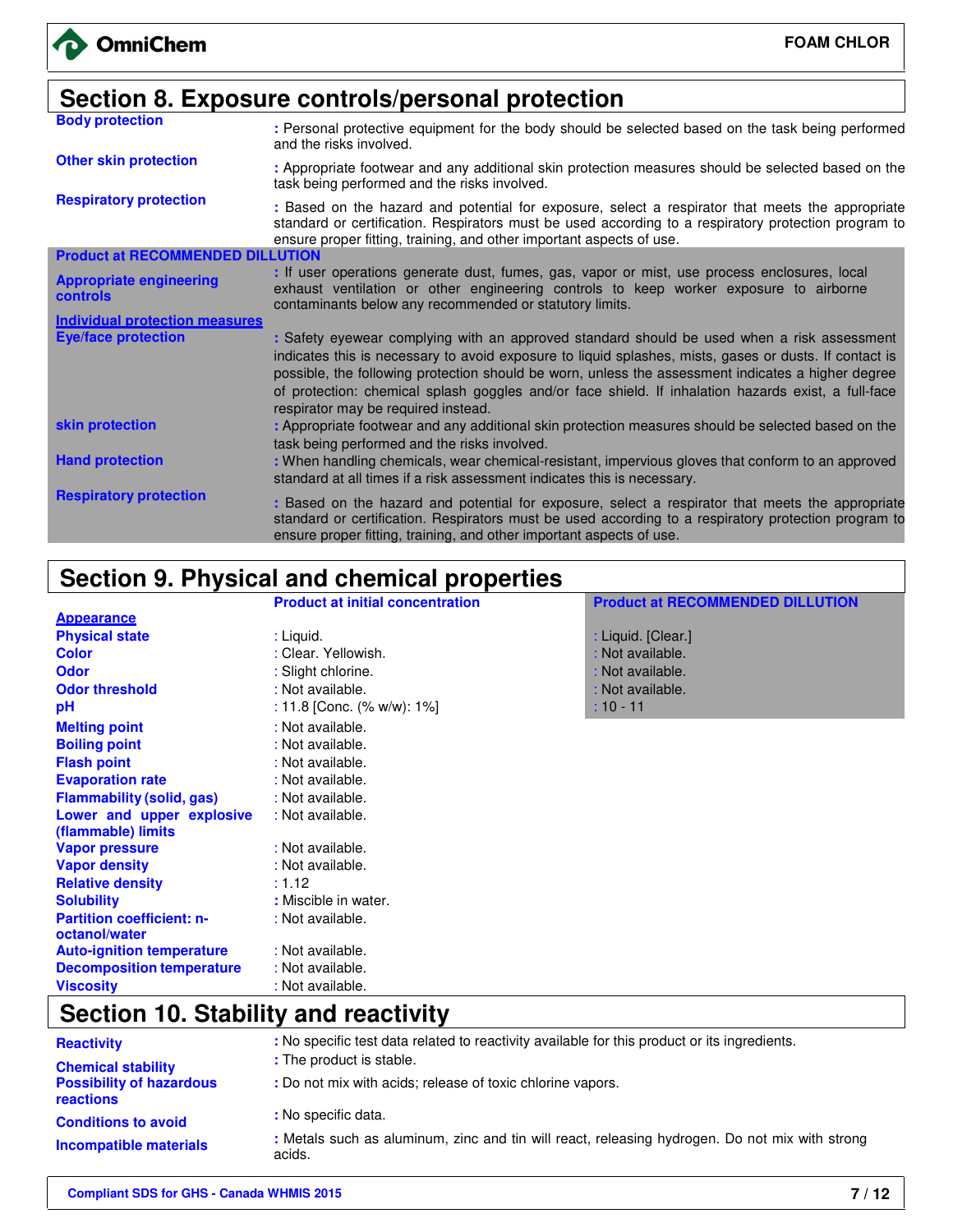

# **Section 10. Stability and reactivity**

**Hazardous decomposition products**

**:** Under normal conditions of storage and use, hazardous decomposition products should not be produced.

### **Section 11. Toxicological information**

**Information on toxicological effects Acute toxicity** There is no data available.  **Irritation/Corrosion** 

| <b>Product/ingredient name</b> | <b>Result</b>            | <b>Species</b> | <b>Score</b>             | <b>Exposure</b>   | <b>Observation</b>       |
|--------------------------------|--------------------------|----------------|--------------------------|-------------------|--------------------------|
| Potassium hydroxide            | Eyes - Moderate irritant | Rabbit         |                          | 24 hours 1 mg     |                          |
|                                | Skin - Severe irritant   | Guinea pig     |                          | 24 hours 50 mg    | ۰                        |
|                                | Skin - Severe irritant   | Rabbit         |                          | 24 hours 50 mg    |                          |
| Sodium hydroxide               | Eyes - Mild irritant     | Rabbit         | $\overline{\phantom{a}}$ | 400 μg            |                          |
|                                | Eyes - Severe irritant   | Rabbit         |                          | 24 hours 50 µg    |                          |
|                                | Eyes - Severe irritant   | Rabbit         |                          | $1\%$             |                          |
|                                | Eyes - Severe irritant   | Rabbit         |                          | 0.5 minutes 1 mg  | ۰                        |
|                                | Skin - Severe irritant   | Rabbit         | $\overline{\phantom{a}}$ | 24 hours 500 mg   | $\overline{\phantom{a}}$ |
| Hypochlorite de sodium         | Eyes - Mild irritant     | Rabbit         |                          | $1.31 \text{ ma}$ |                          |
|                                | Eyes - Moderate irritant | Rabbit         | $\overline{\phantom{a}}$ | $10 \text{ mg}$   |                          |
| <b>Sensitization</b>           |                          |                |                          |                   |                          |
| There is no data available.    |                          |                |                          |                   |                          |

**Mutagenicity** 

There is no data available.

**Carcinogenicity**

#### **Classification**

| <b>Product/ingredient name</b> | <b>OSHA</b> | <b>IARC</b> | <b>NTP</b> |
|--------------------------------|-------------|-------------|------------|
| Sodium Hypochlorite            |             |             |            |

| <b>Reproductive toxicity</b>                            |                                                                              |
|---------------------------------------------------------|------------------------------------------------------------------------------|
| There is no data available.                             |                                                                              |
| <b>Teratogenicity</b>                                   |                                                                              |
| There is no data available.                             |                                                                              |
| <b>Specific target organ toxicity (single exposure)</b> |                                                                              |
| There is no data available.                             |                                                                              |
| Specific target organ toxicity (repeated exposure)      |                                                                              |
| There is no data available.                             |                                                                              |
| <b>Aspiration hazard</b>                                |                                                                              |
| There is no data available.                             |                                                                              |
| Information on the likely                               | : Dermal contact. Eye contact. Inhalation. Ingestion.                        |
| routes of exposure                                      |                                                                              |
| <b>Potential acute health effects</b>                   |                                                                              |
| <b>Eye contact</b>                                      | : Causes serious eye damage.                                                 |
| <b>Inhalation</b>                                       | : No known significant effects or critical hazards.                          |
| <b>Skin contact</b>                                     | : Causes severe burns.                                                       |
| <b>Ingestion</b>                                        | : Corrosive to the digestive tract. Causes burns.                            |
|                                                         | Symptoms related to the physical, chemical and toxicological characteristics |
| <b>Eye contact</b>                                      | : Adverse symptoms may include the following:<br>Pain                        |
|                                                         | Watering                                                                     |
|                                                         | Redness                                                                      |
| <b>Inhalation</b>                                       | : No known significant effects or critical hazards.                          |
| <b>Skin contact</b>                                     | : Adverse symptoms may include the following:                                |
|                                                         | Pain or irritation                                                           |
|                                                         | Redness                                                                      |
|                                                         | Blistering may occur                                                         |
| <b>Ingestion</b>                                        | : Adverse symptoms may include the following: stomach pains                  |
|                                                         |                                                                              |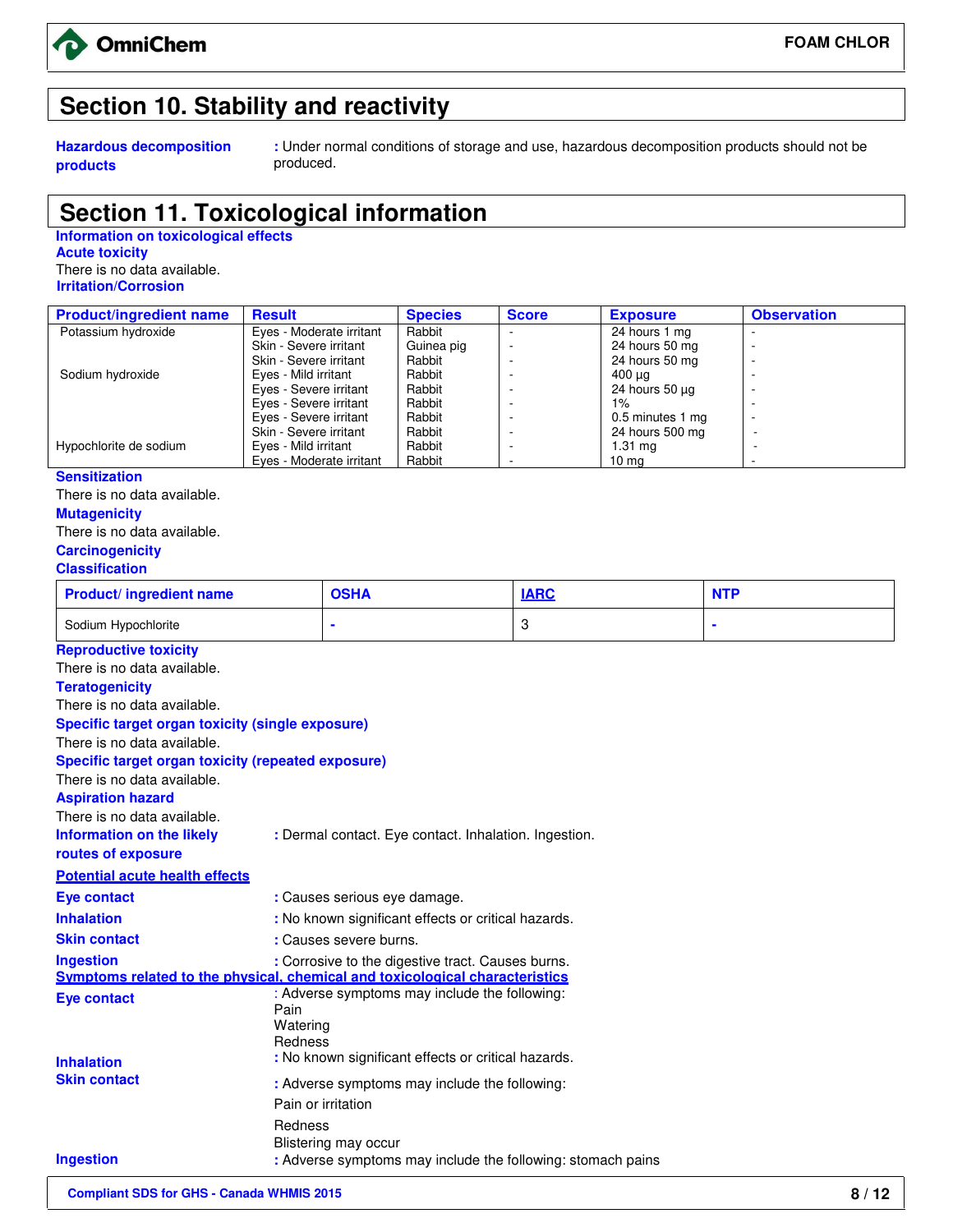# **Section 11. Toxicological information**

### **Product at RECOMMENDED DILLUTION**

| I TOGOOL GETTEOOMINIERDED DIEEO HON  |                                                     |                                                                                          |
|--------------------------------------|-----------------------------------------------------|------------------------------------------------------------------------------------------|
| Information on toxicological effects |                                                     |                                                                                          |
| <b>Eye contact</b>                   | : Causes serious eye damage.                        |                                                                                          |
| <b>Inhalation</b>                    | : No known significant effects or critical hazards. |                                                                                          |
| <b>Skin contact</b>                  | : Causes severe burns.                              |                                                                                          |
| <b>Ingestion</b>                     | : Corrosive to the digestive tract. Causes burns.   |                                                                                          |
|                                      |                                                     | Delayed and immediate effects and also chronic effects from short and long term exposure |
| <b>Short term exposure</b>           |                                                     |                                                                                          |
| <b>Potential immediate</b>           | : No known significant effects or critical hazards. |                                                                                          |
| <b>effects</b>                       |                                                     |                                                                                          |
| <b>Potential delayed effects</b>     | : No known significant effects or critical hazards. |                                                                                          |
| <b>Long term exposure</b>            |                                                     |                                                                                          |
| <b>Potential immediate</b>           | : No known significant effects or critical hazards. |                                                                                          |
| <b>effects</b>                       |                                                     |                                                                                          |
| <b>Potential delayed effects</b>     | : No known significant effects or critical hazards. |                                                                                          |
| <b>Potential chronic health</b>      |                                                     |                                                                                          |
| effects                              |                                                     |                                                                                          |
| <b>General</b>                       | : No known significant effects or critical hazards. |                                                                                          |
| <b>Carcinogenicity</b>               | : No known significant effects or critical hazards. |                                                                                          |
| <b>Mutagenicity</b>                  | : No known significant effects or critical hazards. |                                                                                          |
| <b>Teratogenicity</b>                | : No known significant effects or critical hazards. |                                                                                          |
| <b>Developmental effects</b>         | : No known significant effects or critical hazards. |                                                                                          |
| <b>Fertility effects</b>             | : No known significant effects or critical hazards. |                                                                                          |
| <b>Numerical measures of</b>         |                                                     |                                                                                          |
| toxicity                             |                                                     |                                                                                          |
| <b>Acute toxicity estimates</b>      |                                                     |                                                                                          |
| <b>Route</b>                         |                                                     | <b>ATE value</b>                                                                         |
| Oral                                 |                                                     | 13888.9 mg/kg                                                                            |
|                                      |                                                     |                                                                                          |

| <b>Product at RECOMMENDED DILLU</b>   |                                                             |
|---------------------------------------|-------------------------------------------------------------|
| <b>Potential acute health effects</b> |                                                             |
| Eye contact                           | : Adverse symptoms may include the following:               |
|                                       | Pain                                                        |
|                                       | Watering                                                    |
|                                       | Redness                                                     |
| <b>Inhalation</b>                     | : No known significant effects or critical hazards.         |
| <b>Skin contact</b>                   | : Adverse symptoms may include the following:               |
|                                       | Pain or irritation                                          |
|                                       | Redness                                                     |
|                                       | Blistering may occur                                        |
| <b>Ingestion</b>                      | : Adverse symptoms may include the following: stomach pains |
| <b>Chronic health effects</b>         | : No known significant effects or critical hazards.         |

# **Section 12. Ecological information**

| <b>Toxicity</b>                 |                              |                                                                         |                 |
|---------------------------------|------------------------------|-------------------------------------------------------------------------|-----------------|
| <b>Product/ingredient name</b>  | <b>Result</b>                | <b>Species</b>                                                          | <b>Exposure</b> |
| Amines, C10-16-alkyldimethyl, N | LC50 1.01 ppm Fresh water    | Fish - Pimephales promelas                                              | 96 hours        |
| oxides                          | NOEC 700 µg/L Fresh water    | Daphnia - Daphnia magna                                                 | 21 days         |
| Potassium hydroxide             | LC50 80 ppm Fresh water      | Fish - Gambusia affinis - Adult                                         | 96 hours        |
| Sodium hydroxide                | EC50 40.38 mg/L Fresh water  | Crustaceans - Ceriodaphnia dubia - Neonate                              | 48 hours        |
|                                 | LC50 125 ppm Fresh water     | Fish - Gambusia affinis - Adult                                         | 96 hours        |
|                                 | EC50 0.67 mg/L Marine water  | Algae - Phaeodactylum tricornutum - Exponential growth phase            | 96 hours        |
| Sodium hypochlorite             | LC50 56400 µg/L Marine water | Crustaceans - Palaemonetes pugio                                        | 48 hours        |
|                                 | LC50 32 µg/L Fresh water     | Daphnia - Daphnia magna                                                 | 48 hours        |
|                                 | LC50 32 µg/L Marine water    | Fish - Oncorhynchus kisutch - Juvenile (Fledgling, Hatchling, Weanling) | 96 hours        |
|                                 | NOEC 0.5 mg/L Marine water   | Algae - Isochrysis galbana – Exponential growth phase                   | 96 hours        |
|                                 | NOEC 0.1 ppm Fresh water     | Fish - Cyprinus carpio - Young                                          | 30 days         |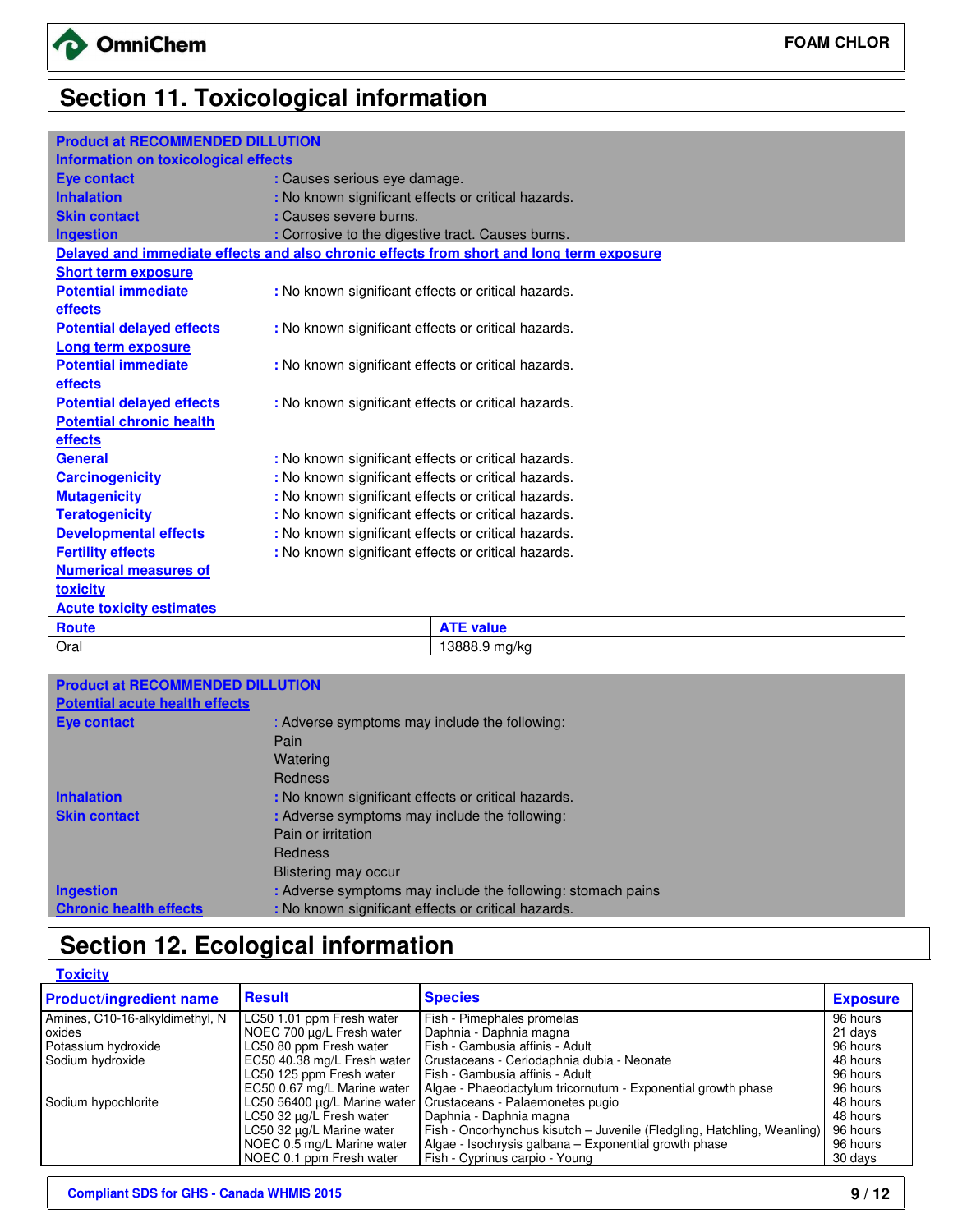

**FOAM CHLOR** 

# **Section 12. Ecological information**

**Persistence and degradability** There is no data available.

**Bioaccumulative potential**

There is no data available. **Mobility in soil Soil/water partition** 

**coefficient (KOC)**

**:** Not available

**Other adverse effects** : No known significant effects or critical hazards.

### **Section 13. Disposal considerations**

**Disposal methods :** The generation of waste should be avoided or minimized wherever possible. Disposal of this product, solutions and any by-products should comply with the requirements of environmental protection and waste disposal legislation and any regional local authority requirements. Dispose of surplus and non-recyclable products via a licensed waste disposal contractor. Waste should not be disposed of untreated to the sewer unless fully compliant with the requirements of all authorities with jurisdiction. Waste packaging should be recycled. Incineration or landfill should only be considered when recycling is not feasible. This material and its container must be disposed of in a safe way. Care should be taken when handling empty containers that have not been cleaned or rinsed out. Empty containers or liners may retain some product residues. Avoid dispersal of spilled material and runoff and contact with soil, waterways, drains and sewers.

| <b>Product at RECOMMENDED</b> |                                                                                                                                                                                                                                                                                                                                                                                                                                                                                                                                                                                                                                                                                                                                                                                                                                                                                                                                         |
|-------------------------------|-----------------------------------------------------------------------------------------------------------------------------------------------------------------------------------------------------------------------------------------------------------------------------------------------------------------------------------------------------------------------------------------------------------------------------------------------------------------------------------------------------------------------------------------------------------------------------------------------------------------------------------------------------------------------------------------------------------------------------------------------------------------------------------------------------------------------------------------------------------------------------------------------------------------------------------------|
| <b>Disposal methods</b>       | : when it's possible, avoid waste generation. Disposal of this product, solutions and any by-<br>products should comply with the requirements of environmental protection and waste<br>disposal legislation and any regional local authority requirements. Dispose of surplus and<br>non-recyclable products via a licensed waste disposal contractor. Waste should not be<br>disposed of untreated to the sewer unless fully compliant with the requirements of all<br>authorities with jurisdiction. Waste packaging should be recycled. Incineration or landfill<br>should only be considered when recycling is not feasible. This material and its container must<br>be disposed of in a safe way. Care should be taken when handling<br>empty containers that have not been cleaned or rinsed out. Empty containers or liners may<br>retain some product residues. Avoid dispersal of spilled material and runoff and contact with |
|                               | soil, waterways, drains and sewers.                                                                                                                                                                                                                                                                                                                                                                                                                                                                                                                                                                                                                                                                                                                                                                                                                                                                                                     |

### **Section 14. Transport information**

|                                   | <b>TDG Classification</b>                                                                 | <b>IMDG</b>                                                                               | <b>IATA</b>                                                                               |
|-----------------------------------|-------------------------------------------------------------------------------------------|-------------------------------------------------------------------------------------------|-------------------------------------------------------------------------------------------|
| <b>UN number</b>                  | <b>UN3266</b>                                                                             | <b>UN3266</b>                                                                             | <b>UN3266</b>                                                                             |
| <b>UN proper</b><br>shipping name | CORROSIVE LIQUID, BASIC,<br>INNORGANIQC, N.O.S (sodium<br>hydroxide, Sodium hypochlorite) | CORROSIVE LIQUID, BASIC,<br>INNORGANIQC, N.O.S (sodium<br>hydroxide, Sodium hypochlorite) | CORROSIVE LIQUID, BASIC,<br>INNORGANIQC, N.O.S (sodium<br>hydroxide, Sodium hypochlorite) |
| <b>Transport</b>                  | 8                                                                                         | 8                                                                                         | 8                                                                                         |
| hazard class(es)                  |                                                                                           |                                                                                           |                                                                                           |
| <b>Packing group</b>              | $\mathsf{I}$                                                                              | Ш                                                                                         | Ш                                                                                         |
| <b>Environmental</b><br>hazards   | No.                                                                                       | No.                                                                                       | No.                                                                                       |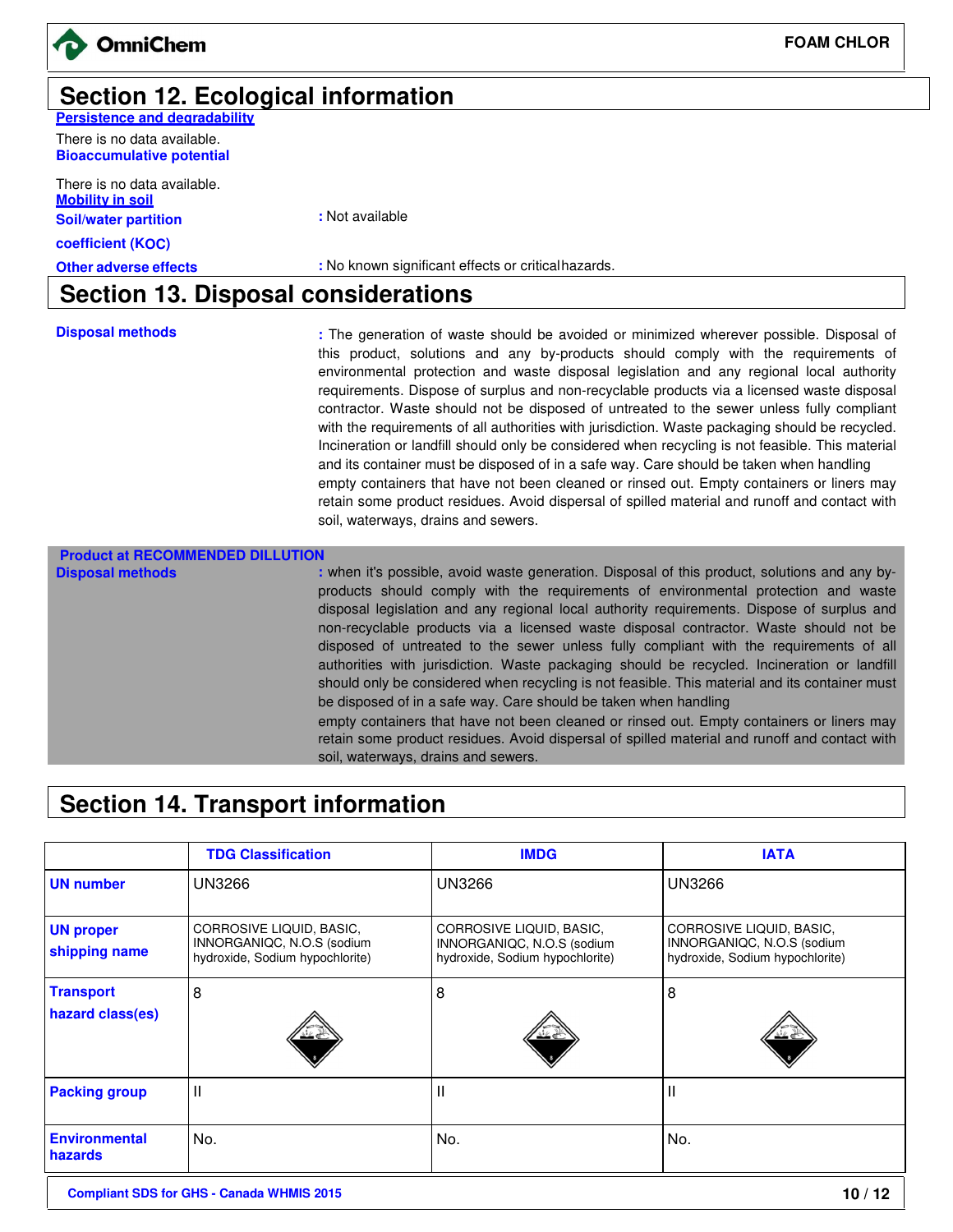# **Section 14. Transport information**

| <b>Additional information</b>       |                                                                                                                                                                                           |
|-------------------------------------|-------------------------------------------------------------------------------------------------------------------------------------------------------------------------------------------|
| <b>TDG Classification</b>           | : Product classified as per the following sections of the Transportation of Dangerous Goods<br>Regulations: 2.40-2.42 (Class 8).                                                          |
| <b>Emergency Response</b>           | :154                                                                                                                                                                                      |
| <b>Guidebook (ERG)</b>              |                                                                                                                                                                                           |
| <b>Special precautions for user</b> | : Transport within user's premises: always transport in closed containers that are upright<br>and secure. Ensure that persons transporting the product know what to do in the event of an |

# **Section 15. Regulatory information**

#### **Canadian lists**

| <b>Canada inventory (DSL</b> | : All components are listed or exempted. |  |
|------------------------------|------------------------------------------|--|
| NDSL)                        |                                          |  |
| <b>Canadian NPRI</b>         | : None of the components are listed.     |  |
| <b>CEPA Toxic substances</b> | : None of the components are listed.     |  |

accident or spillage.

# **Section 16. Other information**

**Hazardous Material Information System (États-Unis)**



**Caution: HMIS® ratings are based on a 0-4 rating scale, with 0 representing minimal hazards or risks, and 4 representing significant hazards or risks. Although HMIS® ratings and the associated label are not required on SDSs or products leaving a facility under 29 CFR 1910.1200, the preparer may choose to provide them. HMIS® ratings are to be used with a fully implemented HMIS® program. HMIS® is a registered trademark and service mark of the American Coatings Association, Inc.** 

**The customer is responsible for determining the PPE code for this material. For more information on HMIS® Personal Protective Equipment (PPE) codes, consult the HMIS® Implementation Manual.**

#### **National Fire Protection Association (États-Unis)**



**Reprinted with permission from NFPA 704-2001, Identification of the Hazards of Materials for Emergency Response Copyright ©1997, National Fire Protection Association, Quincy, MA 02269. This reprinted material is not the complete and official position of the National Fire Protection Association, on the referenced subject which is represented only by the standard in its entirety.** 

**Copyright ©2001, National Fire Protection Association, Quincy, MA 02269. This warning system is intended to be interpreted and applied only by properly trained individuals to identify fire, health and reactivity hazards of chemicals. The user is referred to certain limited number of chemicals with recommended classifications in NFPA 49 and NFPA 325, which would be used as a guideline only. Whether the chemicals are classified by NFPA or not, anyone using the 704 systems to classify chemicals does so at their own risk.**